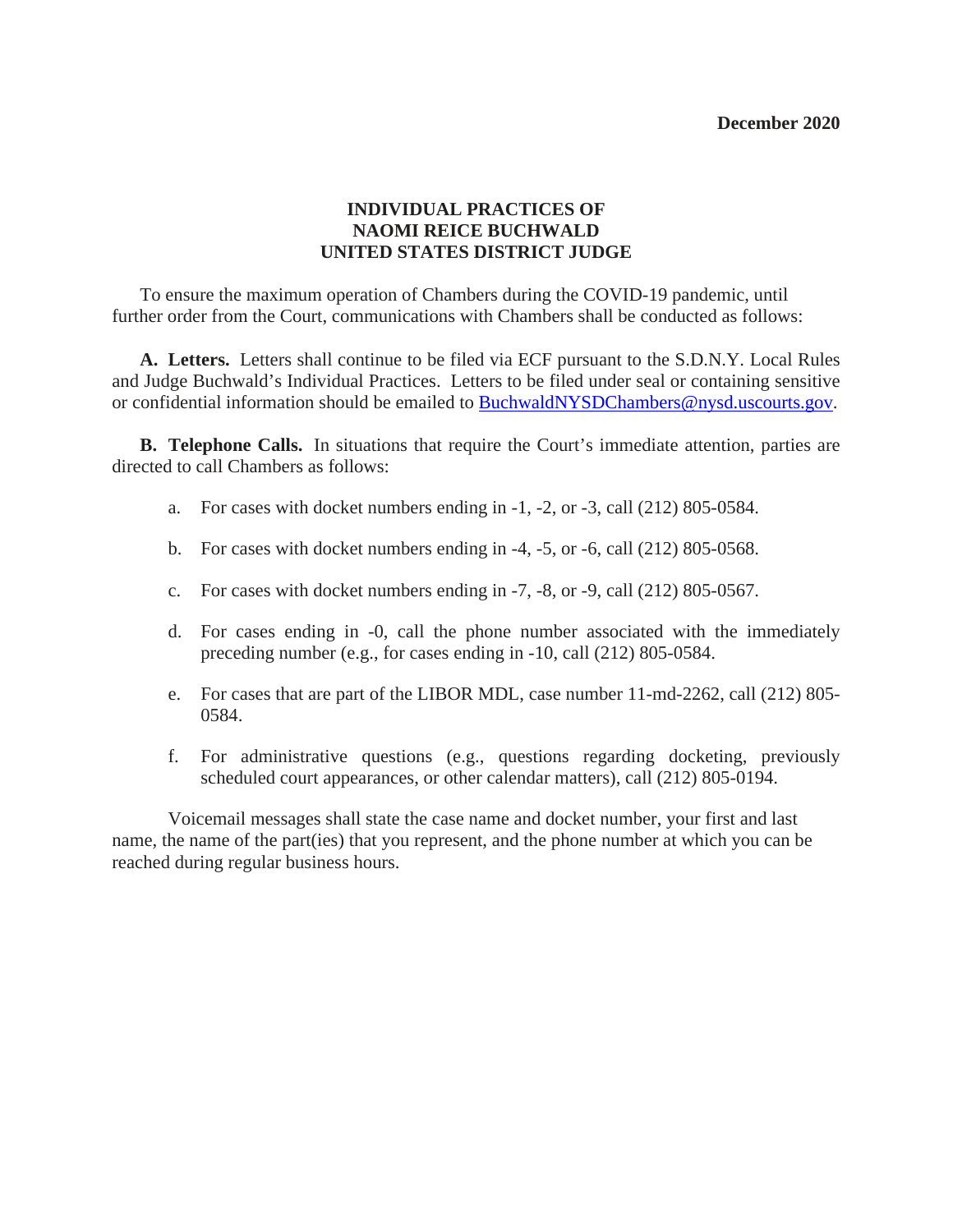Unless specified above or otherwise ordered by Judge Buchwald, matters before Judge Buchwald shall be conducted in accordance with the following practices:

### **1. Communications With Chambers**

 **A. Letters.** Letters may be filed via ECF if they comply with the S.D.N.Y. Local Rules and the S.D.N.Y. "Electronic Case Filing Rules and Instructions." **During this time period, do not send courtesy copies of letters under three pages in length. Courtesy copies of motion papers, as provided for in Section 2(C), should continue to be submitted by mail.**

Simultaneously with the ECF filing of a letter a courtesy copy must be faxed or hand-delivered to Chambers. Failure to promptly furnish a courtesy copy to Chambers will result in a delayed response since as a general matter, materials filed via ECF are reviewed by the Court the business day after they have been filed. Letters to be filed under seal or containing sensitive or confidential information should be delivered to the Court by fax, hand or mail. Copies of correspondence between counsel shall not be sent to the Court.

 **B. Telephone Calls.** Except as provided in Paragraph 1(D) below, telephone calls to Chambers are permitted only in emergency situations requiring immediate attention. In such situations only, call Chambers at (212) 805-0194.

 **C. Faxes.** Faxes to Chambers are permitted only if copies are also simultaneously faxed or delivered to all counsel. No document longer than 10 pages may be faxed without prior authorization. Do not fax copies of documents filed on ECF. Do not follow with hard copy. The fax number is  $(212)$  805-7927. See Paragraph 2(C) below regarding courtesy copies of motion papers.

 **D. Docketing, Scheduling, and Calendar Matters.** For docketing, scheduling and calendar matters, call Chambers at (212) 805-0194 between 9:00 A.M. and 5:00 P.M.

 **E. Requests for Adjournments or Extensions of Time.** All requests for adjournments or extensions of time must state (1) the original date, (2) the number of previous requests for adjournment or extension, (3) whether these previous requests were granted or denied, and (4) whether the adversary consents, and, if not, the reasons given by the adversary for refusing to consent. If the requested adjournment or extension affects any other scheduled dates, a proposed Revised Scheduling Order (reflecting only business days) must be attached. If the request is for an adjournment of a court appearance, absent an emergency it shall be made at least 48 hours prior to the scheduled appearance.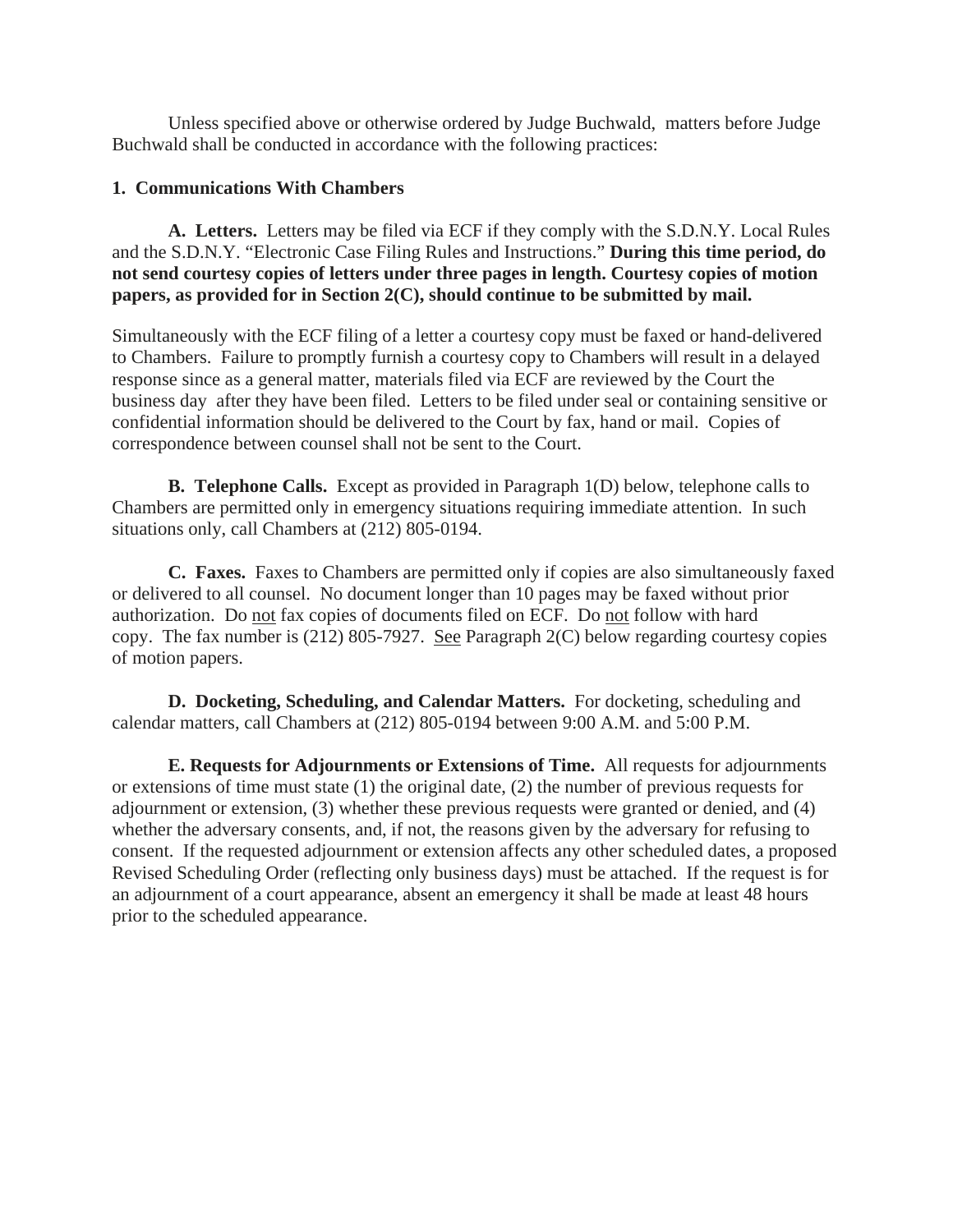## **2. Motions**

 **A. Letter-motions.** Letter-motions may be filed via ECF if they comply with the S.D.N.Y. Local Rules and the S.D.N.Y. "Electronic Case Filing Rules and Instructions." Simultaneously with the ECF filing of a letter a courtesy copy must be faxed or hand-delivered to Chambers. Failure to promptly furnish a courtesy copy to Chambers will result in a delayed response since as a general matter, materials filed via ECF are reviewed by the Court the business day after they have been filed.

 **B. Pre-Motion Conferences in Civil Cases.** A pre-motion conference is required before making any motion, except for motions to be brought on by orders to show cause, motions by incarcerated pro se litigants, motions for reargument, motions to remand, applications to be relieved as counsel, motions for relief from judgment, motions to vacate or confirm an arbitral award, or any other motion required by the Federal Rules of Appellate Procedure or the Federal Rules of Civil Procedure to be made by a time certain (see list below). The filing of a request for a pre-motion conference to dismiss prior to answer stays the time for the filing of an answer until after the conference is held or until further order of the Court. To arrange a pre-motion conference, the moving party shall submit a letter not to exceed three pages in length setting forth the basis for the anticipated motion. The other party should submit a response within three business days.

 Nothing in my Individual Practices supersedes a specific time period for filing a motion specified by statute or Federal Rule -- including but not limited to Fed. R. Civ. P. 50, 52, 54, 59, and 60, and Fed. R. App. P. 4 -- where failure to comply with the specified time period could result in forfeiture of a substantive right.

 **C. Courtesy Copies.** Two courtesy copies of all motion papers, marked as such, shall be submitted to Chambers promptly after filing via ECF. Courtesy copies shall be bound or otherwise collated.

 **D. Memoranda of Law.** Unless prior permission has been granted, memoranda of law in support of and in opposition to motions are limited to 25 pages, and reply memoranda are limited to 10 pages. Memoranda of 10 pages or more shall contain a table of contents.

# **E. Format of Motion Papers.**

- 1. Motion papers shall be accompanied by a letter no longer than three pages outlining the substantive argument advanced in the motion papers. Such letters shall accompany opening memoranda of law and opposition memoranda of law. If a party wishes to request an oral argument related to its motion, it must state so in the letter accompanying its motion papers. This letter requirement is separate from the pre-motion letter referenced in  $2(B)$ .
- 2. The form of all pleadings, motions, and other papers should conform with Local Civil Rule 11.1 such that: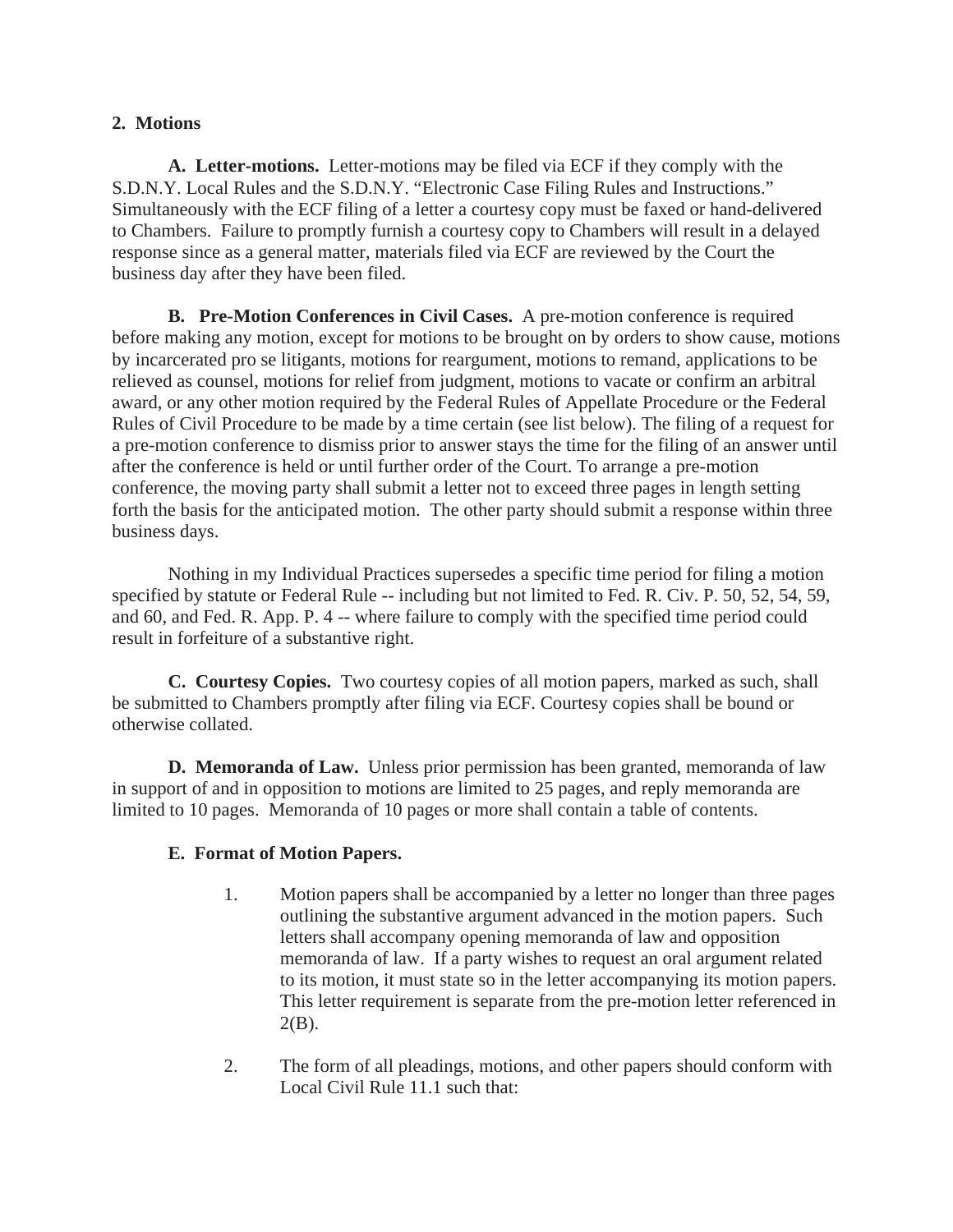- (a) all text must be 12-point type or larger, except for text in footnotes, which may be in 10-point type;
- (b) all documents must have at least one-inch margins on all sides; and
- (c) all text must be double-spaced, except for text in headings, footnotes, or block quotations, which may be single spaced.

 **F. Summary Judgment Motions and Rule 56.1 Statements.** Any party moving for summary judgment shall provide all other parties with an electronic copy, in Microsoft Word format, of the moving party's Statement of Material Facts Pursuant to Local Rule 56.1. Opposing parties must reproduce each entry in the moving party's Rule 56.1 Statement and set out the opposing party's response directly beneath it.

 **G. Default Judgments.** Counsel should follow Local Civil Rules 55.1 and 55.2 and S.D.N.Y. "Electronic Case Filing Rules and Instructions" Rule 16.

## **H. Electronic Filing Under Seal in Civil and Miscellaneous Cases.**

- 1. **Sealing/Redactions Not Requiring Court Approval**. Federal Rule of Civil Procedure 5.2 describes sensitive information that must be redacted from public court filings without seeking prior permission from the Court.
- 2. **Sealing/Redactions Requiring Court Approval**. Motions or Letter Motions for approval of sealed or redacted filings in civil and miscellaneous cases and the subject documents, including the proposed sealed document(s), must be filed electronically through the Court's ECF system in conformity with the Court's standing order, 19-mc-00583, and ECF Rules & Instructions, section 6. Contemporaneously with the electronic filings, counsel shall mail courtesy copies to Chambers.

 **I. Oral Argument on Motions.** Parties may request oral argument by letter at the time their moving or opposing or reply papers are filed or may include such a request in bold typeface next to the case caption. The Court will determine whether argument will be heard and, if so, will advise counsel of the argument date.